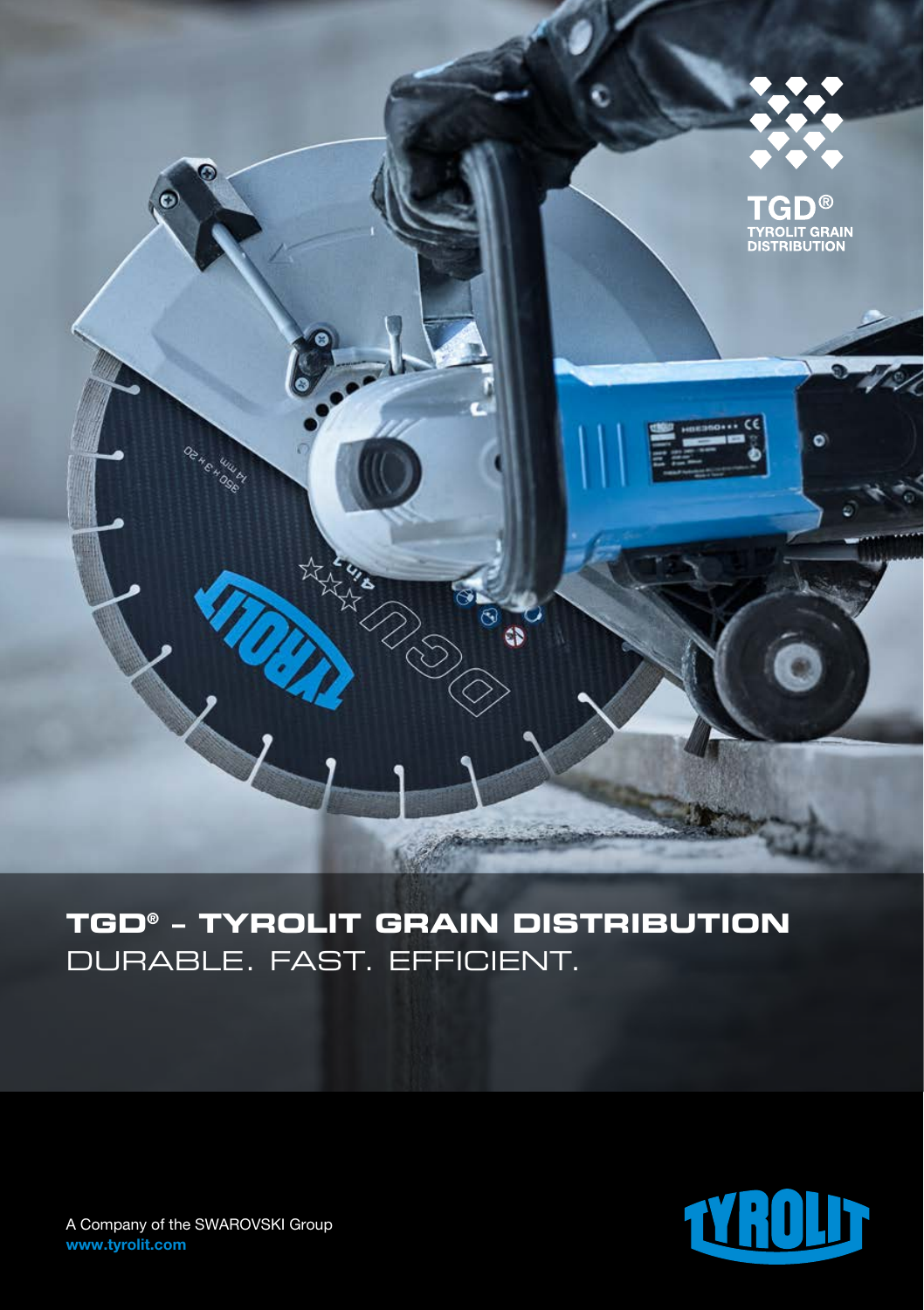# TGD® - TYROLIT GRAIN DISTRIBUTION Durable. Fast. Efficient.

Thanks to the intelligent placement of the diamonds, TGD® Technology (TYROLIT GRAIN DISTRIBUTION) enables economical and more efficient working.

The intelligent distribution of the diamonds ensures an evenly distributed load, optimised cooling and a constantly high cutting performance. This significantly extends the tool lifetime and the load on the machines is reduced.

## Advantages of TGD® Technology

#### + Durable

Each diamond is ideally exposed and wears off steadily, ensuring a longer lifetime of the tool.

+ Fast

The optimised use of the diamonds, noticeable smooth running and constant dust removal enable exceptionally fast cutting. *Optimised cooling*

+ Efficient

The reduced load on machines and tools, as well as the shorter working time increase efficiency by 30-40%. *Excellent support of the diamonds*



**TYROLIT GRAIN DISTRIBUTION** 

*Even load distribution*



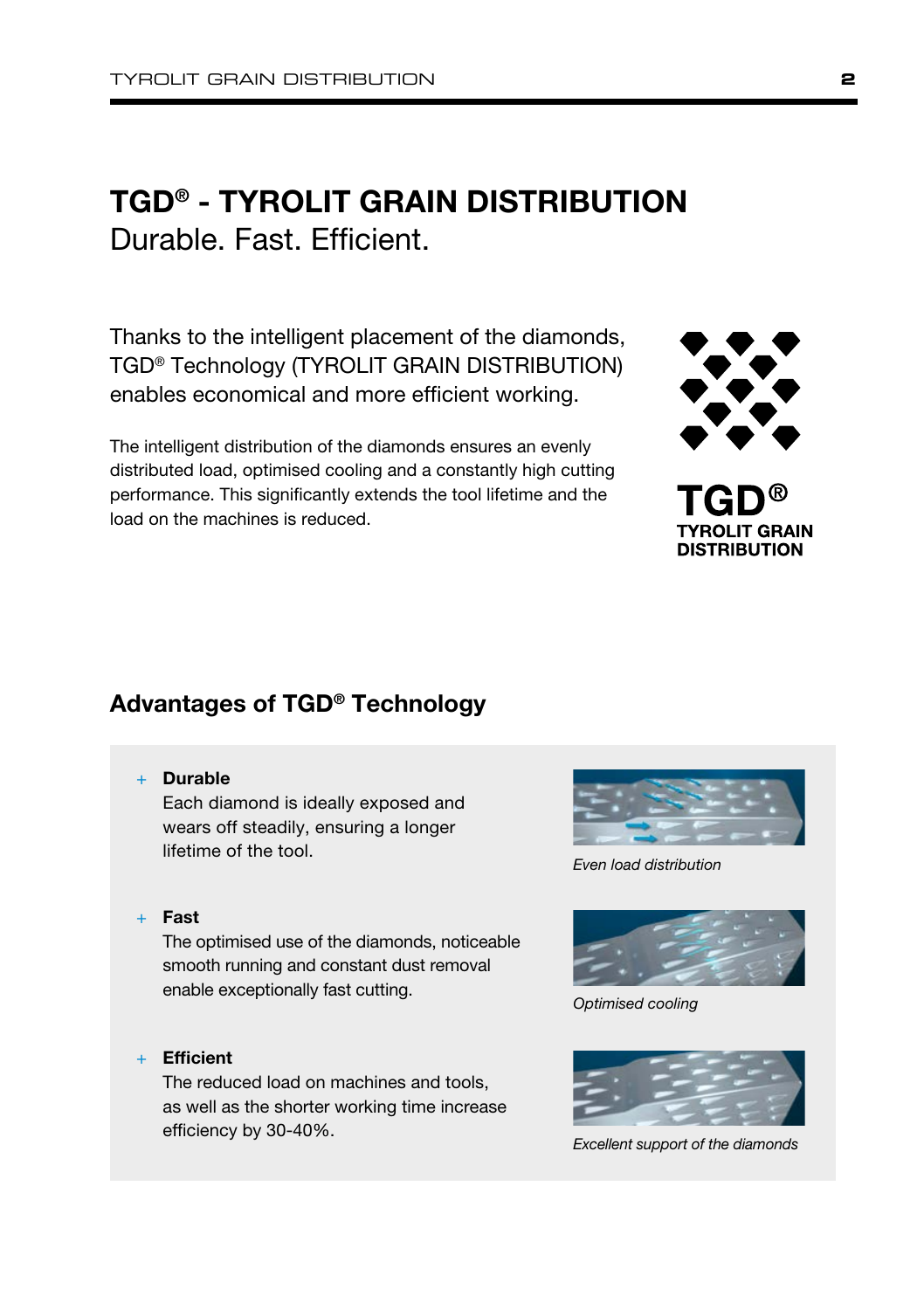### Conventional segments vs. TGD® segments



- + Uneven distribution and clustered diamonds
- + Unused or overused diamonds

#### TGD® segments

- + Intelligent diamond pattern
- + Even distribution and balanced load



### The TGD® assortment

The spacing and strengths of the diamonds used in tools with TGD® Technology are optimised for the respective application or product group. The following products are available with segments in TGD® Technology: